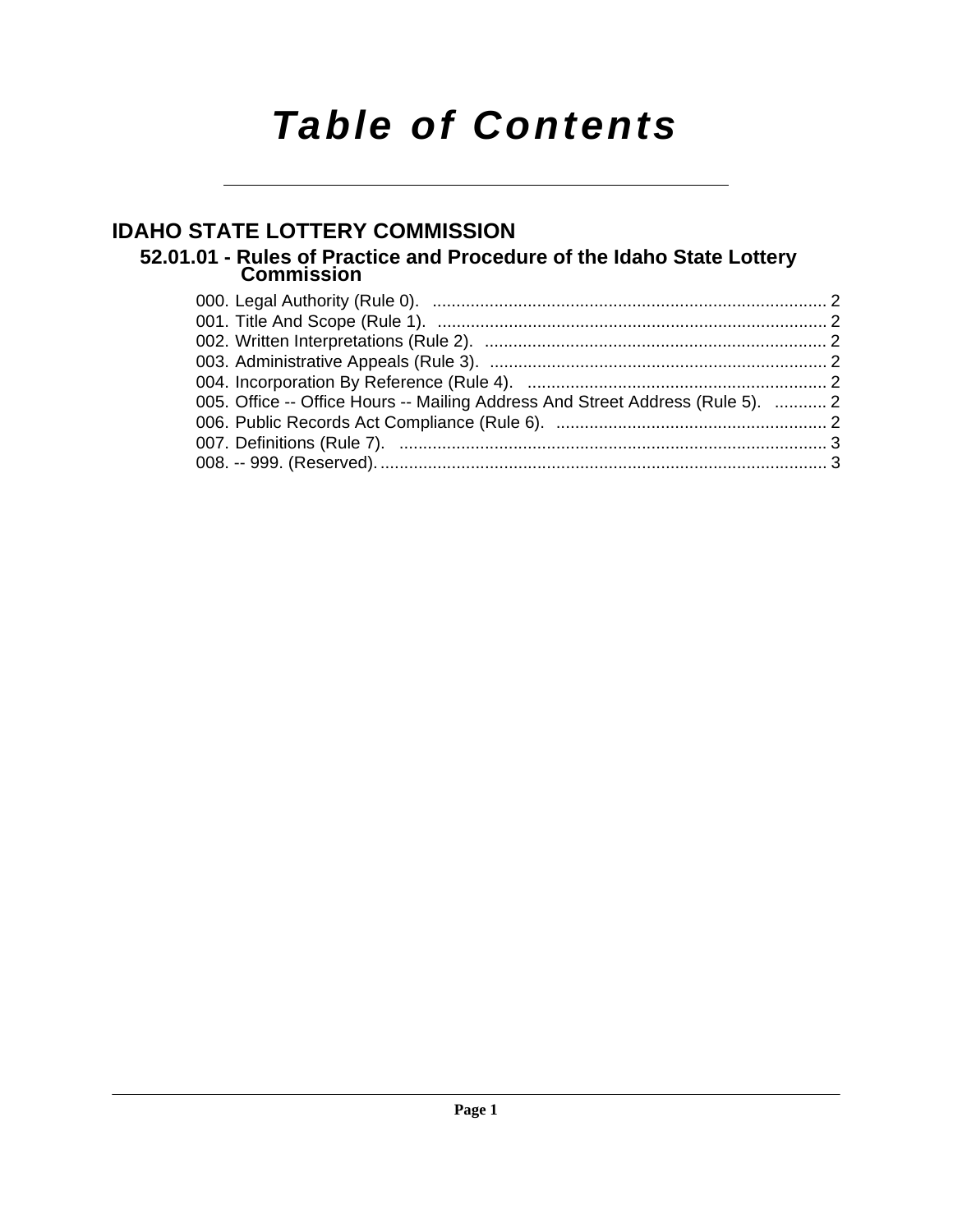#### **IDAPA 52 TITLE 01 CHAPTER 01**

### **IDAHO STATE LOTTERY COMMISSION**

#### **52.01.01 - RULES OF PRACTICE AND PROCEDURE OF THE IDAHO STATE LOTTERY COMMISSION**

#### <span id="page-1-2"></span><span id="page-1-1"></span><span id="page-1-0"></span>**000. LEGAL AUTHORITY (RULE 0).**

These rules are adopted under the general legal authority of Title 67, Chapter 74, Idaho Code, and the specific legal authority of Sections 67-7401, 67-7404, 67-7406, 67-7408, and 67-7411, Idaho Code, and under the general legal authority of Title 67, Chapter 77, Idaho Code, and the specific legal authority of Sections, 67-7705, 67-7708, 67- 7712, 67-7714, Idaho Code, and any other sections of these chapters referring to rules, rulemaking or contested cases.  $(4-2-08)$ 

#### <span id="page-1-3"></span>**001. TITLE AND SCOPE (RULE 1).**

**01. Title**. The title of these rules are IDAPA 52.01.01, "Rules of Practice and Procedure of the Idaho State Lottery Commission." (4-2-08)

**02.** Scope. The scope of these rules is to govern all contested case proceedings before the Idaho State nd all rulemaking before the Idaho State Lottery. (4-2-08) Lottery and all rulemaking before the Idaho State Lottery.

#### <span id="page-1-4"></span>**002. WRITTEN INTERPRETATIONS (RULE 2).**

All written interpretations of these rules are available for public inspection and copying at the offices of the Idaho State Lottery, 1199 Shoreline Lane, Boise, Idaho. (4-2-08)

#### <span id="page-1-5"></span>**003. ADMINISTRATIVE APPEALS (RULE 3).**

These rules provide the procedures for administrative appeals of contested cases before the Idaho State Lottery under<br>Title 67, Chapter 77, Idaho Code, There are no contested cases under Title 67, Chapter 74, Idaho Code. ( Title 67, Chapter 77, Idaho Code. There are no contested cases under Title 67, Chapter 74, Idaho Code.

#### <span id="page-1-6"></span>**004. INCORPORATION BY REFERENCE (RULE 4).**

These rules incorporate by reference IDAPA 04.11.01, "Idaho Rules of Administrative Procedure of the Attorney General."  $(4-2-08)$ 

#### <span id="page-1-7"></span>005. OFFICE -- OFFICE HOURS -- MAILING ADDRESS AND STREET ADDRESS (RULE 5).

**01. Street Address**. The Idaho State Lottery is located at 1199 Shoreline Lane, Boise, Idaho 83702, which is the street address for purposes of in-person delivery of documents in contested cases or rulemaking or the address at which persons may in person request copies of documents in contested cases or rulemaking. (4-2-08)

**02. Mail Address**. The Idaho State Lottery's mailing address for purposes of filing documents by mail in contested cases or rulemaking is P.O. Box 6537, Boise, Idaho 83707-6537.

**03. Office Hours**. The office hours of the Idaho State Lottery for purposes of filing documents in a contested case or a rulemaking are 8 a.m. through 5 p.m. (4-2-08)

**04. Contested Case Files**. Any documents intended to be part of the file in a contested case or a rulemaking must list the case caption or rulemaking docket caption on the front page and include the case number or the rulemaking docket number on the front page. Cover letters to filings in contested cases or rulemaking should be sent to the attention of the Director of the Idaho State Lottery. (4-2-08)

#### <span id="page-1-8"></span>**006. PUBLIC RECORDS ACT COMPLIANCE (RULE 6).**

These rules have been promulgated in accordance with the Administrative Procedure Act, Title 67, Chapter 52, Idaho Code, and are a public record. (4-2-08) Code, and are a public record.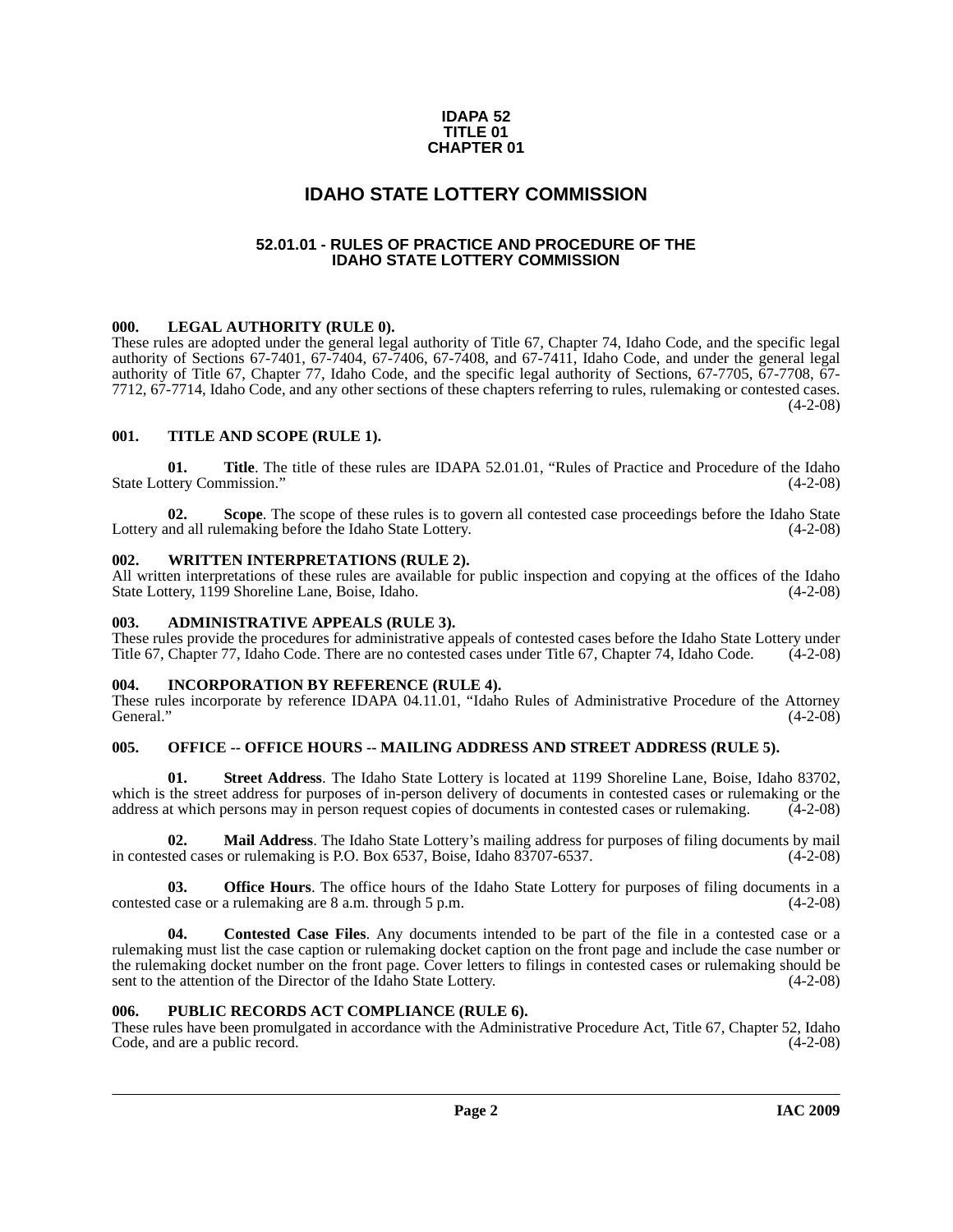#### *IDAHO ADMINISTRATIVE CODE IDAPA 52.01.01 Idaho State Lottery Commission*

#### <span id="page-2-4"></span><span id="page-2-0"></span>**007. DEFINITIONS (RULE 7).**

IDAPA 04.11.01, "Idaho Rules of Administrative Procedure of the Attorney General," which are hereby incorporated by reference, govern all practice and procedure before the Lottery Commission in contested case proceedings and in rulemaking. As they pertain to this chapter of rules, the following terms used in IDAPA 04.11.01 shall mean: (4-2-08)

<span id="page-2-3"></span><span id="page-2-2"></span>**01. Agency**. Whenever the term "agency" is used, that term shall mean the Idaho State Lottery. (4-2-08)

**02.** Agency Head. Whenever the term "agency head" is used, that term means the Lottery Commission if the term refers to the body with ultimate contested case or rulemaking authority. If the term "agency head" is used to refer to the officer in charge of day-to-day administrative authority for the agency, that term means the Director of the Idaho Lottery. (4-2-08) the Idaho Lottery.

<span id="page-2-1"></span>**008. -- 999. (RESERVED).**